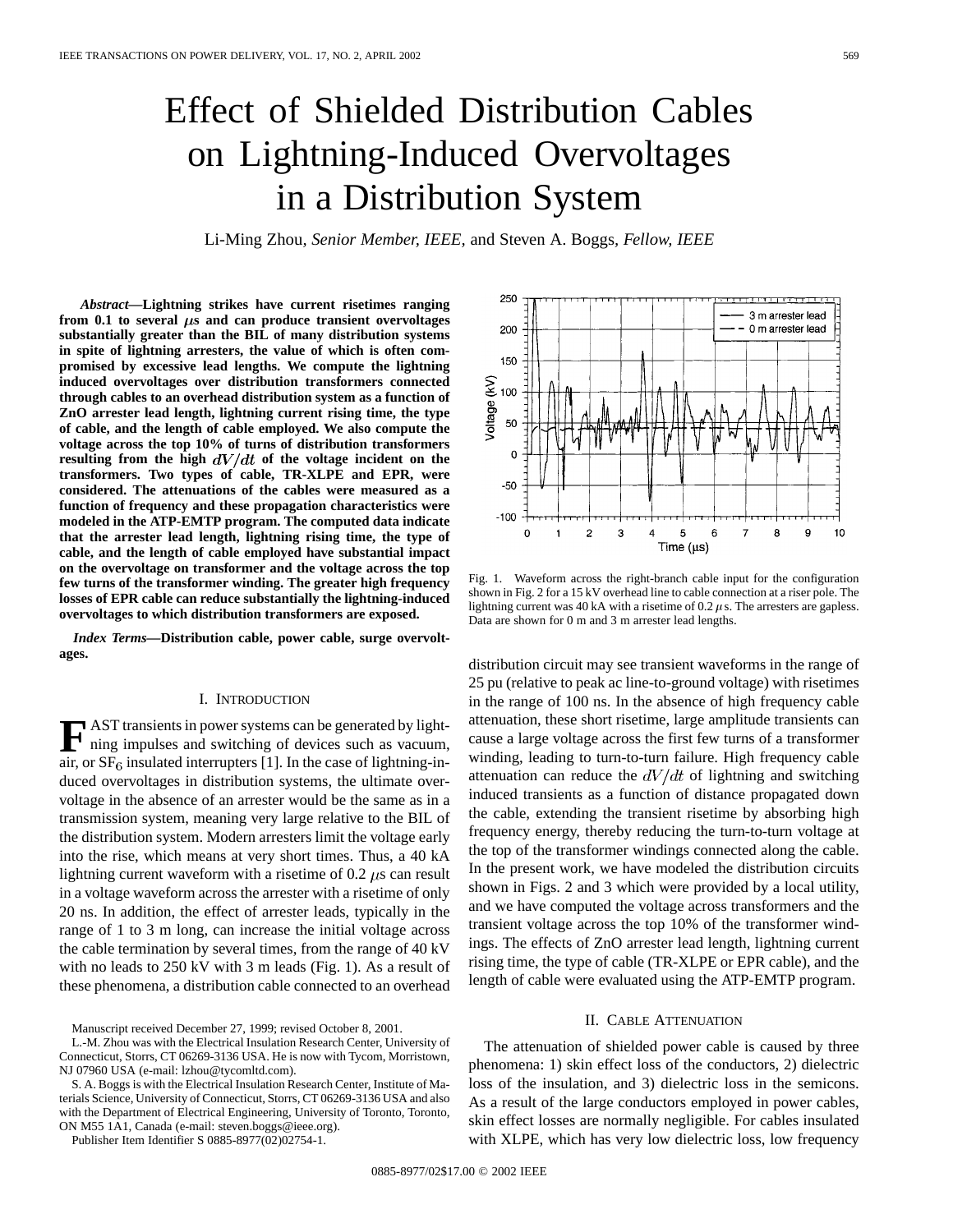

Fig. 2. Section of utility 13.2 kV distribution system which has been modeled. The transformers are modeled as shown in Fig. 3. The cable lengths are labeled in meters.



Fig. 3. High frequency electrical model for single-phase distribution transformer [2].

losses are dominated by conductor resistance and dielectric loss while high frequency losses are dominated by dielectric loss in the semicons which results from the propagation of radial displacement current through the resistance of the semicon [3], [4]. This loss is maximum when the resistive impedance of the semicon is equal to its capacitive impedance. Since the resistive impedance is relatively constant with frequency while the capacitive impedance decreases with increasing frequency, the two tend to be equal only in a small range of frequency, usually in the megahertz range. The magnitude of the attenuation is a strong function of the semicon dielectric constant, which is usually in the range of 100 to 2000. Such high dielectric constants result in low attenuations and small contributions to the dielectric loss, as seen in Fig. 4. Fig. 5 shows the attenuation versus frequency and conductor semicon conductivity for a semicon dielectric constant of ten. For a more typical conductor semicon dielectric constant of 100 to 1000, the attenuation would be about one or two orders of magnitude less. Note that although the attenuation (dielectric loss) starts to become appreciable at high frequencies, the attenuation at power frequency caused by the semiconducting shields is totally negligible for any reasonable value of semicon conductivity. This demonstrates that a cable can have appreciable attenuation at high frequency



Fig. 4. Cable dielectric loss at 2 MHz as a function of conductor semicon conductivity and dielectric constant for a typical 15 kV class cable geometry. The characteristics of the ground shield semicon are such that they contribute little to the overall cable loss. The loss of the cable insulation is set to 0.001 which limits the lower bound of the cable loss to this value.



Fig. 5. Cable attenuation as a function of frequency and conductor semicon conductivity for a conductor semicon dielectric constant of ten. Note that the maximum loss is about 0.01 dB/m at 5 MHz and the optimum semicon conductivity. For a more typical semicon dielectric constant of 100, the attenuation would be reduced by about an order of magnitude.

without increasing the attenuation (losses) appreciably at power frequency. Fig. 6 shows the measured attenuations versus frequency for EPR cable and TR-XLPE cable. The TR-XLPE cable has a high frequency attenuation which is in the range caused by semicons. However, the EPR cable has an order of magnitude greater attenuation at high frequencies, in a range which is probably caused by dielectric loss in the insulation.

### III. DISTRIBUTION NETWORK MODEL

A section of distribution network provided by a utility is shown in Fig. 2, which consists of single-phase 13.2 kV distribution lines, two riser poles, two ZnO arresters at the riser poles,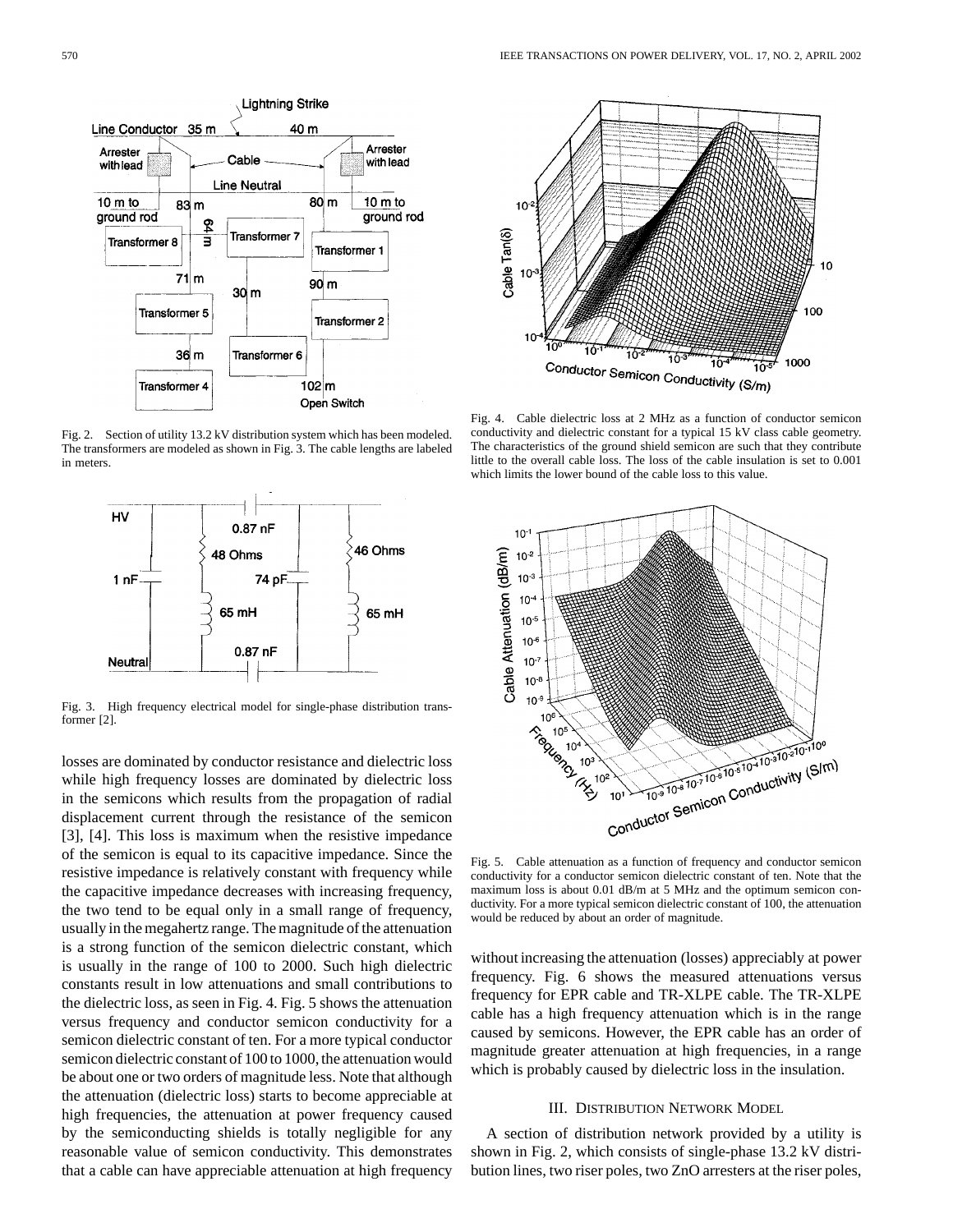

Fig. 6. High frequency attenuation of an EPR cable and a TR-XLPE cable. Symbols provide the data as measured with a high frequency impedance analyzer (HP4191A) while lines provide the calculated loss as implemented in the ATP-EMTP program. The attenuation of EPR cable is about an order of magnitude greater than that of TR-XLPE cable.

shielded power cables and seven distribution transformers. The cables are connected at riser poles, which are fitted with ground leads connected to driven ground rods. Our previous work indicated that the ground rod to earth resistance in the New England area ranges from a few ohms to a few kilohms. In the present model, we have employed the somewhat optimistic value of 50  $\Omega$ . The distribution overhead lines are modeled with 150  $\Omega$  characteristic impedance, and the riser pole ground leads are modeled as having a 75  $\Omega$  characteristic impedance as implemented in the ATP-EMTP using the constant-parameter line model. ZnO arresters were modeled as exponential currentdependent resistor with typical current–voltage characteristics of a distribution-class arrester. A high frequency model of a single-phase distribution transformer provided in the literature [2] was used in the present model without consideration of the core loss of the transformer (Fig. 3).

A Marti frequency-dependent single-core cable model was constructed with the same electromagnetic propagation characteristics as the actual cable. The Marti model is based on skin effect conductor losses, which go as the square root of frequency as do eddy current losses. In the frequency range of interest, the measured losses could be fit well with a square root of frequency dependence. The conductor conductivity was therefore adjusted so that the computed loss was close to the measured loss. As shown in Fig. 6, good agreement was obtained between the measured and modeled high frequency cable attenuations in the relevant frequency range up to about 20 MHz, which corresponds to a wavefront risetime of about 15 ns. For comparison, a reference cable model with about one order of magnitude less attenuation than TR-XLPE (or two orders of magnitude less attenuation than EPR cable) was also employed as "lossless" cable. The measured cable characteristics and model parameters which matched measured losses are given in Table I.

#### IV. LIGHTNING INDUCED OVERVOLTAGES

### *A. Effect of Arrester Lead*

Lightning strikes are normally modeled as current surges. The peak in the probability density distribution for lightning current

TABLE I CABLE PARAMETERS

|                                                                  | Velocity<br>(m/s) | Dielectric<br>Constant | $Z_{0}(\Omega)$ | Conductor<br>Resistivity<br>$(\Omega - m)$ |
|------------------------------------------------------------------|-------------------|------------------------|-----------------|--------------------------------------------|
| EPR Cable: Conductor Radius, 6.6 mm; Insulation radius 18.86 mm  |                   |                        |                 |                                            |
| Measured                                                         | 1.6e8             | 3.6                    | 33              | $2.65e-8$                                  |
| Modeled                                                          | 1.6e8             | 3.6                    | 33              | 1.018e-5                                   |
| XLPE: Conductor Radius, 6.2 mm; Insulation Radius, 16 mm         |                   |                        |                 |                                            |
| Measured                                                         | 1.85e8            | 2.6                    | 35.5            | $2.65e-8$                                  |
| Modeled                                                          | 1.85e8            | 2.6                    | 35.14           | 3.05e-7                                    |
| Lossless Cable Conductor Radius, 6.2mm; Insulation Radius, 16 mm |                   |                        |                 |                                            |
| Modeled                                                          | 1.85e8            | 2.6                    | 35.14           | $1.72e-8$                                  |

is in the range of 40 kA. The current risetime can vary from about 0.1 to several  $\mu$ s. This current is injected into the impedance of the distribution network at the point of the strike. We assume that the lightning strikes near midspan, as shown in Fig. 2. The initial impedance seen by the lightning-induced current will be a 75  $\Omega$ , as the transient propagates down the overhead line in both directions away from the strike position. The transmitted surges propagate along the overhead line until they reach the ZnO arresters, where a change in surge impedance causes reflections and refractions. When a typical 40 kA, 0.2  $\mu$ s lightning surge is injected, the lightning overvoltage waveform at the right cable termination of Fig. 2 is as shown in Fig. 1. The magnitude of the transient voltage which propagates down the cable to the transformers is mainly determined by arrester discharge voltage, the lead lengths on the arresters, and the rate-of-rise of surge current. Approximately, this voltage is the sum of arrester voltage and the arrester lead-induced voltage, which is a function of the lead length and rate-of-rise of current surge  $\left(\frac{di}{dt}\right)$ . In the ideal case of no leads, the voltage propagating down to thecable is around 40 kV.

However, an arrester lead length up to 3 m is often encountered in practice. These leads produce an overvoltage due to the rate-of-rise of current propagating down the leads. Fig. 7 shows the voltage waveform across Transformer 1 (Fig. 2) for arrester lead lengths of 0, 1, and 3 m. In each case, three waveforms are shown, one for a "lossless" cable, one for a TR-XLPE cable, and one for an EPR cable. With increasing arrester lead length, the overvoltages across the transformer increases significantly. For instance, the voltage peaks of about 200 kV are produced across Transformer 1 for an arrester lead length of 3 m, which is about twice of the typical BIL (95 kV) of 15 kV class switchgear. However, high-frequency attenuation in the cable can reduce this overvoltage substantially. As is clear from Fig. 7, the greater high frequency attenuations of the EPR cable both reduces the amplitude of the initial overvoltage (the first peak in Fig. 7) and also increases the surge risetime. The EPR cable also damps the waveform very rapidly, so that by the time of the second large voltage peak for the lossless and TR-XLPE cables (around  $3\mu s$  in Fig. 7), the voltage amplitude for the EPR cable is negligible. Thus, the EPR cable both decreases the impact of the first voltage peak and nearly eliminates subsequent voltage peaks.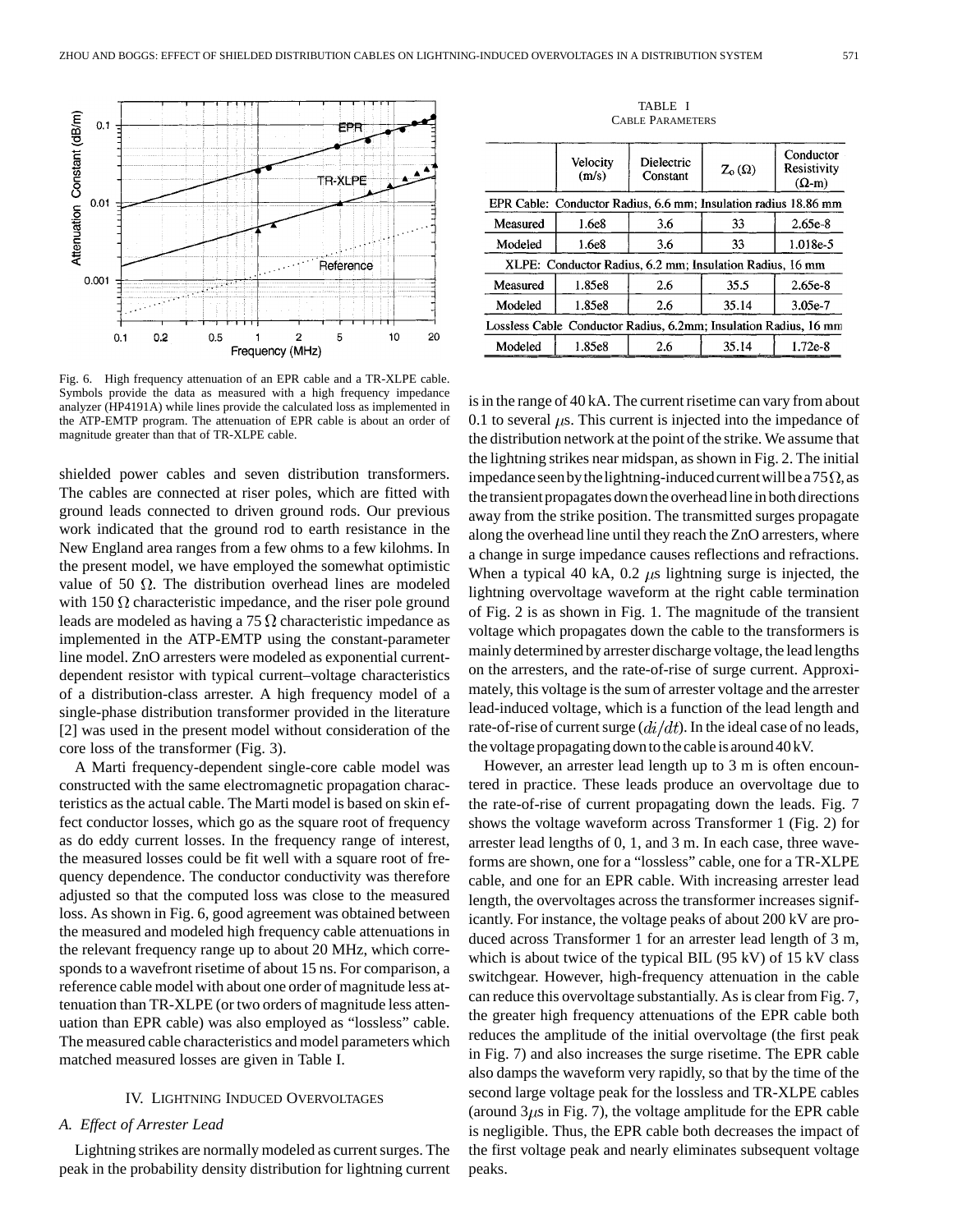

Fig. 7. Lightning-induced voltage at Transformer 1 (Fig. 2) for a 0.2  $\mu$ s risetime, 40 kA lightning surge with arrester lead lengths of 0, 1, and 3 m. Reference refers to a "lossless" cable. Note that longer arrester lead lengths result in a large increase in the initial overvoltage. The attenuation of EPR cable reduces the initial transient magnitude and increases the risetime (decreases  $dV/dt$ ) of the surge. Both of these effects will reduce the voltage across the first turns of the transformer winding. In addition, the attenuation of the EPR cable damps out reflections in the system so that the second large transient at around 3  $\mu$  s becomes negligible when the system is connected with EPR cable.

#### *B. Effect of Surge Rate-of-Rise*

The rate-of-rise of lightning current has significant influence on the level of overvoltages produced at the cable termination. We investigated this influence with a 40 kA lightning current waveform with risetimes varying from 0.1 to 1  $\mu$ s. The voltage across the transformers was calculated in the case of 1-m arrester lead lengths. Fig. 8 shows the voltages across Transformer 1 (Fig. 2) for 0.1, 0.5, and 1  $\mu$ s surge risetime and indicates that shorter current risetimes cause greater peak voltages and larger  $dV/dt$  across the transformer. Again, EPR cable reduces the initial peak magnitude, decreases the maximum  $dV/dt$  to which the transformer is exposed, and damps the surge waveform to minimize the effect of subsequent voltage peaks caused by reflections.

# *C. Effect of Cable Length*

The voltage across Transformer 1 was calculated as a function of cable length between the riser pole and Transformer 1. Other cable lengths were kept the same as shown in Fig. 2. Fig. 9 shows results for cable lengths of 36, 80, and 180 m. Longer cable length reduces substantially the magnitude of the first voltage peak and decreases its  $dV/dt$  (increases the risetime). The



Fig. 8. Lightning-induced voltage at Transformer 1 (Fig. 2) for 40 kA lightning surge for various risetimes with an arrester lead length of 1m. With decreasing current risetime, the transient overvoltage magnitude increases as does the dV/dt of the waveform. Again EPR cable reduces the initial peak voltage and damps the waveform rapidly.



Fig. 9. Lightning-induced voltage at Transformer 1 for a 0.1  $\mu$ s, 40 kA lightning surge with 2 m arrester lead length and various cable lengths. Greater cable length decreases  $dV/dt$  of the initial transient. Again EPR cable damps the waveform rapidly to reduce the effect of reflections.

subsequent strongest voltage peak results from the reflection of first peak from an open switch. The waveform travels along 192-m cable to reach the open switch, where the voltage transient is reflected back to Transformer 1. The magnitude of the resulting peak is reduced from about 200 kV for TR-XLPE to about 40 kV when EPR cable is employed.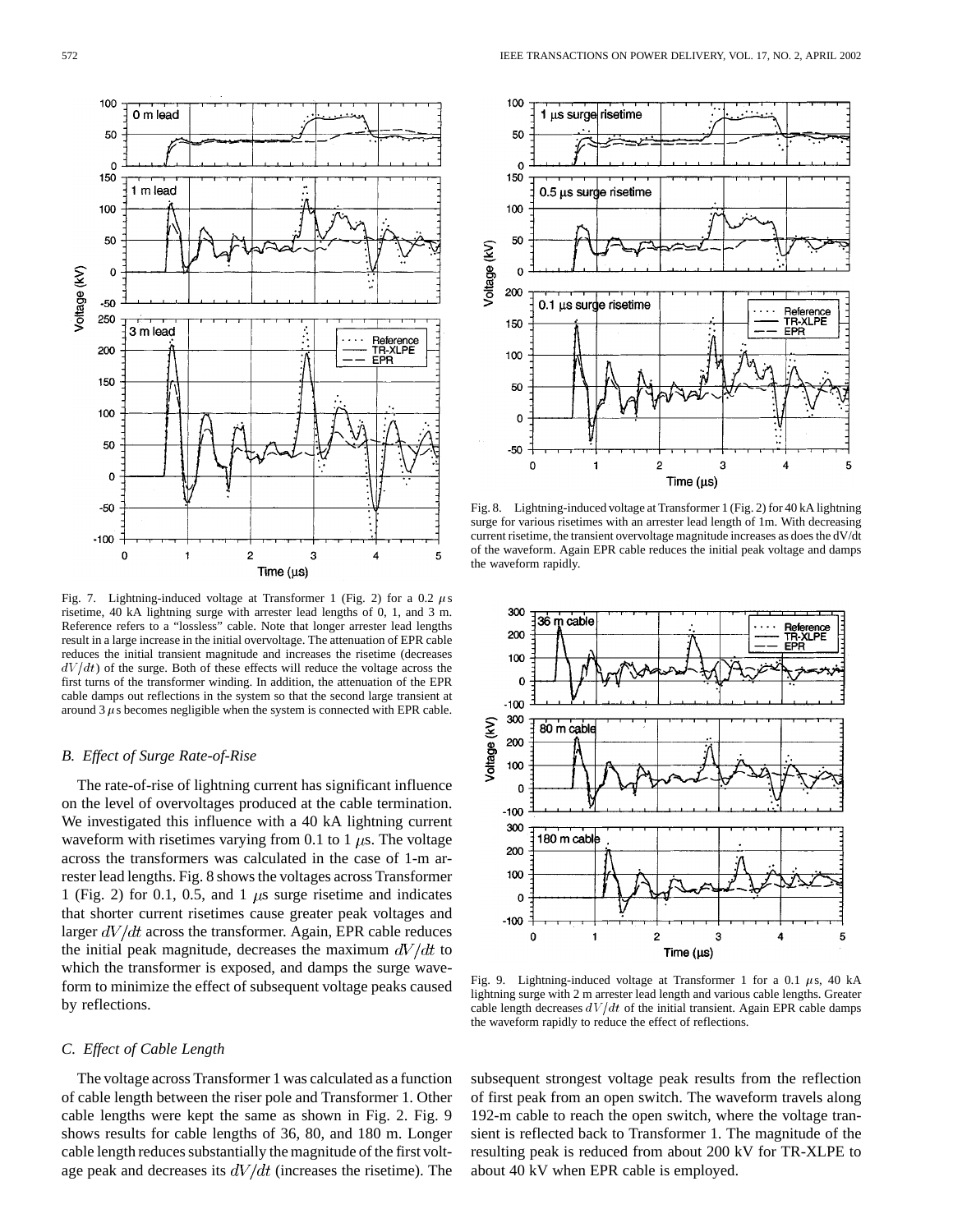

Fig. 10. Voltage across Transformer 4 (Fig. 2) for a 0.2  $\mu$ s risetime, 40 kA lightning surge with 3 m arrester lead length. The reflection from the open circuit causes a series of voltage peaks which are reduced in magnitude and damped out as a function of time by EPR cable in comparison with TR-XLPE cable.

## *D. Effect of Traveling Waves*

The reflection and refraction of the short risetime, lightning induced voltage at impedance mismatches in the system causes the voltage and  $dV/dt$  across the various transformers in a network to vary. As indicated above, in the right underground branch of Fig. 2, the surge voltage is doubled at the open switch. In the left cable, Transformers 4 and 6 are located at the far ends of cables where reflection of the transient waveform from the open circuit results in higher voltages across these transformers. As shown in Fig. 10, the maximum overvoltage across Transformer 4 for a 0.2  $\mu$ s risetime, 40 kA current surge and 3 m arrester lead length is about 250 kV for TR-XLPE cable. EPR cable reduces the first peak to about 120 kV and the subsequent peaks to less than the BIL of 95 kV. At the same time, the EPR cable causes the risetime to increase from about 80 ns to about 200 ns. The combination of reduced peak voltage and increased risetime (decreased  $dV/dt$ , will reduce considerably the turn-to-turn voltage at the top of the transformer winding.

## *E. Voltage Across First Turns of Transformer Windings*

As noted above, the high frequency attenuation of EPR cable reduces the peak magnitude and increases the risetime of voltages across the transformers connected to the cables relative to transformers connected with TR-XLPE cable. These effects combine to reduce the voltage across the first turns of the transformer. The voltage across the first turns of a transformer is a function of the surge waveform risetimes as a result of transmission line effects within the transformer winding. Fig. 11 shows data for the peak voltage across the top 10% of a transformer winding as a function of the waveform risetime. Based on computed magnitude and risetime of the first peak across transformer winding, the voltage across the top 10% of the transformer winding in pu relative to peak line-to-ground voltage was computed for a 40-kA lightning impulse with risetime of 0.2, 0.5, or 1  $\mu$ s and for ZnO arrester lead lengths ranging from 0 m to 3 m. Typical results from these computations are shown in Figs. 12 and 13 for transformer 4 and 1, respectively. These data indicate that the arrester lead length, lightning current risetime, and the



Fig. 11. Measured fraction of the voltage across the top 10% of a transformer winding for two different transformers [5] along with a curve fit to the data which is used in the present analysis.



Fig. 12. Voltage in pu relative to peak line-to-ground voltage (10.78 kV) across the top 10% of the winding of Transformer 4 for a 40 kA lightning surge as a function of the lightning surge risetime, arrester lead length, and type of cable employed.



Fig. 13. Similar data to Fig. 12 except for Transformer 1.

type of cable connecting the transformer to the overhead circuit have a large effect on the lightning induced surge voltage across the top 10% of the transformer winding. In the case of TR-XLPE